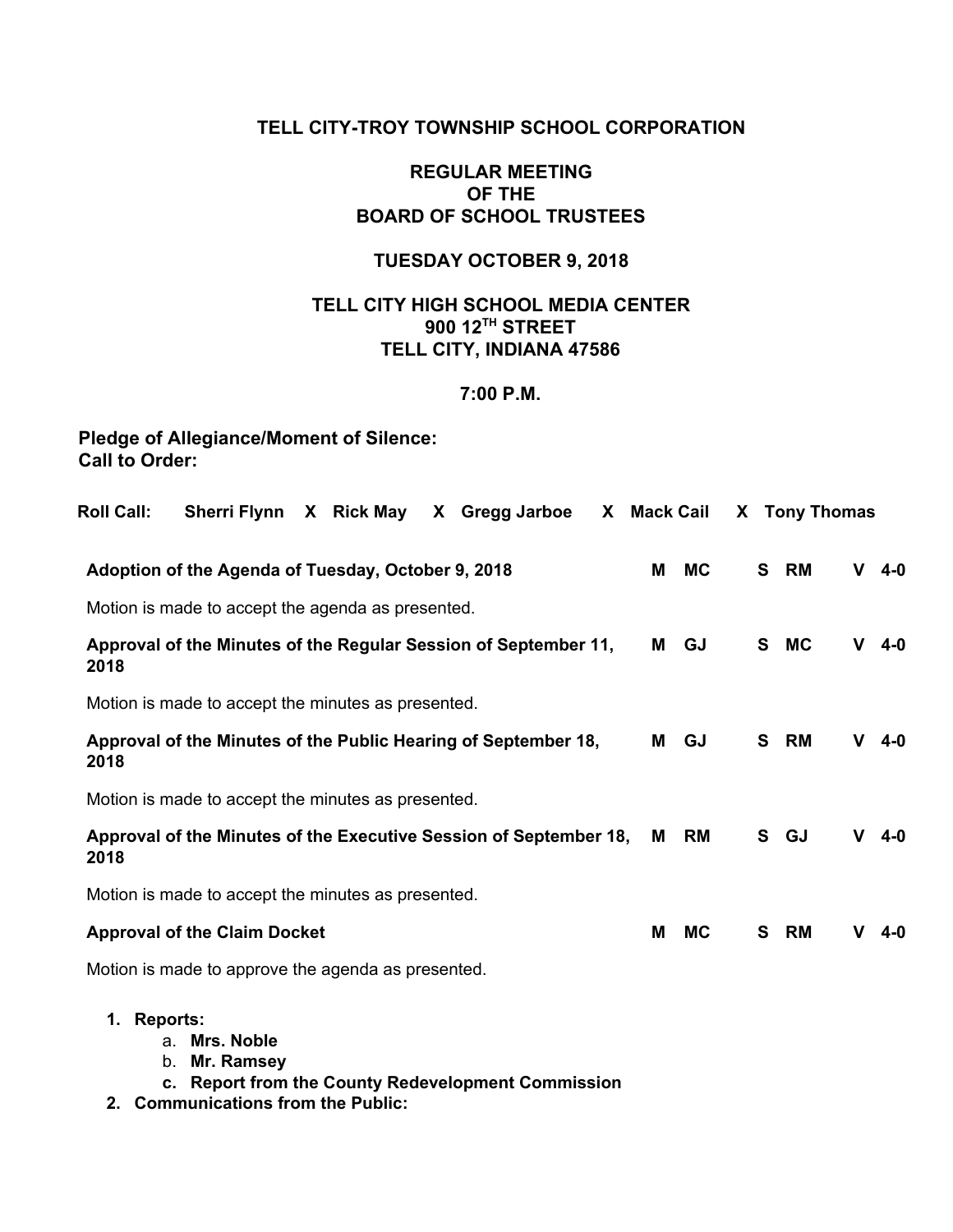a. Anne Mundy spoke to the board about her desire to participate in extracurricular activities. She is a homeschooled student currently taking Biology at the JSHS. Mrs. Flynn informed her that there are opportunities to participate, and encouraged her to speak with Mr. Ramsey at the JSHS.

# **3. Old Business:**

# **4. New Business:**

| а. | <b>Resignations and Retirements</b>                   | М | RM                   |  | S GJ |  | $V$ 4-0 |  |  |
|----|-------------------------------------------------------|---|----------------------|--|------|--|---------|--|--|
|    | 1. WTE Program Assistant                              |   | 1. Brittney Embree   |  |      |  |         |  |  |
|    | 2. 6th Grade Basketball Coach                         |   | 2. Christopher Haire |  |      |  |         |  |  |
|    | Motion is made to accept the resignations as a group. |   |                      |  |      |  |         |  |  |

| b. | <b>Tell City Jr-Sr High School</b>        | GJ.            |                 | S MC |  | $V$ 4-0 |  |  |
|----|-------------------------------------------|----------------|-----------------|------|--|---------|--|--|
|    | 1. Jr. High Social Studies Academic Coach |                | 1. Sharon Noble |      |  |         |  |  |
|    | 2. JH Science Academic Coach              | 2. Cindia Ress |                 |      |  |         |  |  |

2. JH Science Academic Coach

Both recommendations are current staff, no background check is required. Motion is to approve the recommendations as presented and as a group.

> *1. Andy Schroeder 2. Derek Kleeman 3. Chris Toothman* 4. Lee Chestnut *5. Corey Jennings* 6. Brady Meserve 7. Todd Henrickson *8. Taylor LaGrange 9. Tony Hollinden*

# **c. Athletics M RM S GJ V 4-0** 1. Vol. Assist. Head Coach Grade 5 Boys Basketball

- 2. Vol. Assist. Head Coach Grade 5 Boys Basketball
- 3. Head Coach 6th Grade Girls Basketball
- 4. Asst. Coach 6th Grade Girls Basketball
- 5. Head Coach 6th Grade Boys Basketball
- 6. Vol. Assist. Head Coach Grade 6 Boys Basketball
- 7. Head Coach 7th Grade Girls Basketball
- 8. 7th Grade Head Coach Boys Basketball
- 9. Asst. Head Coach 8th Grade Boys Basketball

Schroeder, Jennings, LaGrange, Kleeman, Toothman, and Hollinden (*italics*) have current background checks. The remaining recommendations have been instructed to apply for a background check, and should be approved pending a clean background check. Motion is to take the recommendations as a group and contingent on a clean criminal history check.

# **d. ISBA Region 9 Annual Fall Meeting M MC S GJ V 4-0**

This is the annual fall evening meeting held in Jasper. The agenda has been shared with the board. If approved, I will register all attendees (please email me after approval). A point to note; the meeting time has been moved (registration at 5:30 Eastern). This will require an early leave time for members. Motion is to approve the opportunity for interested members.

#### **e. School Calendar 2019-2020 M GJ S RM V 4-0**

Included in your packet is the calendar I have discussed with the CTA. It is similar to the 2018-2019 calendar and maintains 8 snow days in semester 2, 5 of which fall after spring break. Mr. Cail questioned the snow days/end of school in May, and it was clarified that students would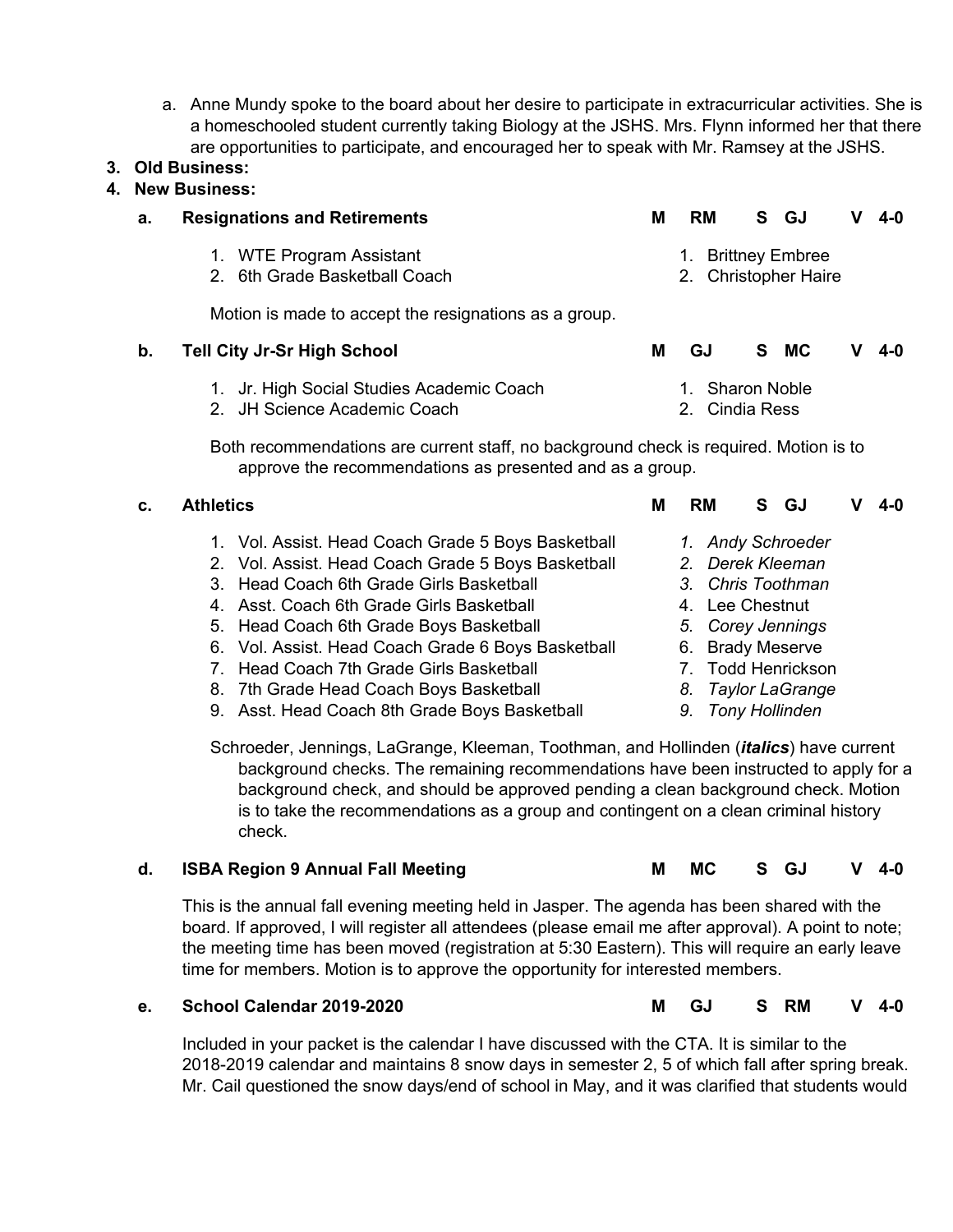be out on a Wednesday, Graduation would be that Friday, and the two remaining days of the week could be used for makeup if necessary. Motion is to approve the calendar as presented.

#### **f. Rainy Day Budget Reduction Resolution M RM S GJ V 4-0**

The resolution reduces the amount of appropriation to \$350,000 in the event an unforeseen emergency arises. This protects the remaining funds for reinvestment in January. I recommend adoption of the resolution. The motion was to approve the resolution as presented.

# **g. Adoption of the 2019 Capital Projects Plan M MC S RM V 4-0**

The plan has been presented and advertised as required. I recommend adoption of the plan. The motion was to approve the plan as advertised.

#### **h. Adoption of the 2019 Bus Replacement Plan M RM S GJ V 4-0**

The plan has been presented and advertised as required. I recommend adoption of the plan. The motion was to approve the plan as presented.

#### **i. Adoption of the 2019 Budget M MC S GJ V 4-0**

Resolution of Appropriations – Form 4- The Form 4 is the synopsis of our budget, which has been publicized and the public hearing has been held as required by law. I ask that you adopt this resolution of appropriations for the budget, levies, and rates as presented. I recommend adoption of the plan. The motion was to approve the budget as presented.

#### **j. Request to Declare Surplus Equipment M GJ S SF V 4-0**

The JSHS is requesting the following items be declared surplus as they are no longer in use. I recommend an auction style disposition of the material, similar to the last large declaration of surplus. Items are from the woodshop and include:

1: Delta/Rockwell Band Saw (220v) Model 28-350 (1 ea)

- 2: Rockwell 6" Joiner Model 37-220 (1 ea)
- 3: Rockwell Lathe Model 46-450 (3 ea)

The motion was to approve the items as surplus take bids electronically on the equipment.

#### **k. Field Trip Request M MC S GJ V 4-0**

Mr. Ramsey is again seeking permission for the annual Washington D.C. field trip. The dates for the trip are May 9-May 13 of 2019. Fundraising by the students is underway. The motion is to approve the opportunity for our students.

#### **l. Legislative Updates**

Please see the included 2019 Department of Education Legislative Priorities. Several of them may benefit TCTTSC, and I've highlighted those I see as positives in yellow. Those I have concerns about depending on how they are implemented are highlighted in pink. Mrs. Flynn also presented the ISBA 2019 Legislative Foundational Statement and Priorities. She encouraged the board to continue serving on this board in the future to ensure the voice of Southern Indiana is heard in Indianapolis.

#### **5. Such Other Business As May Come Before the Board:**